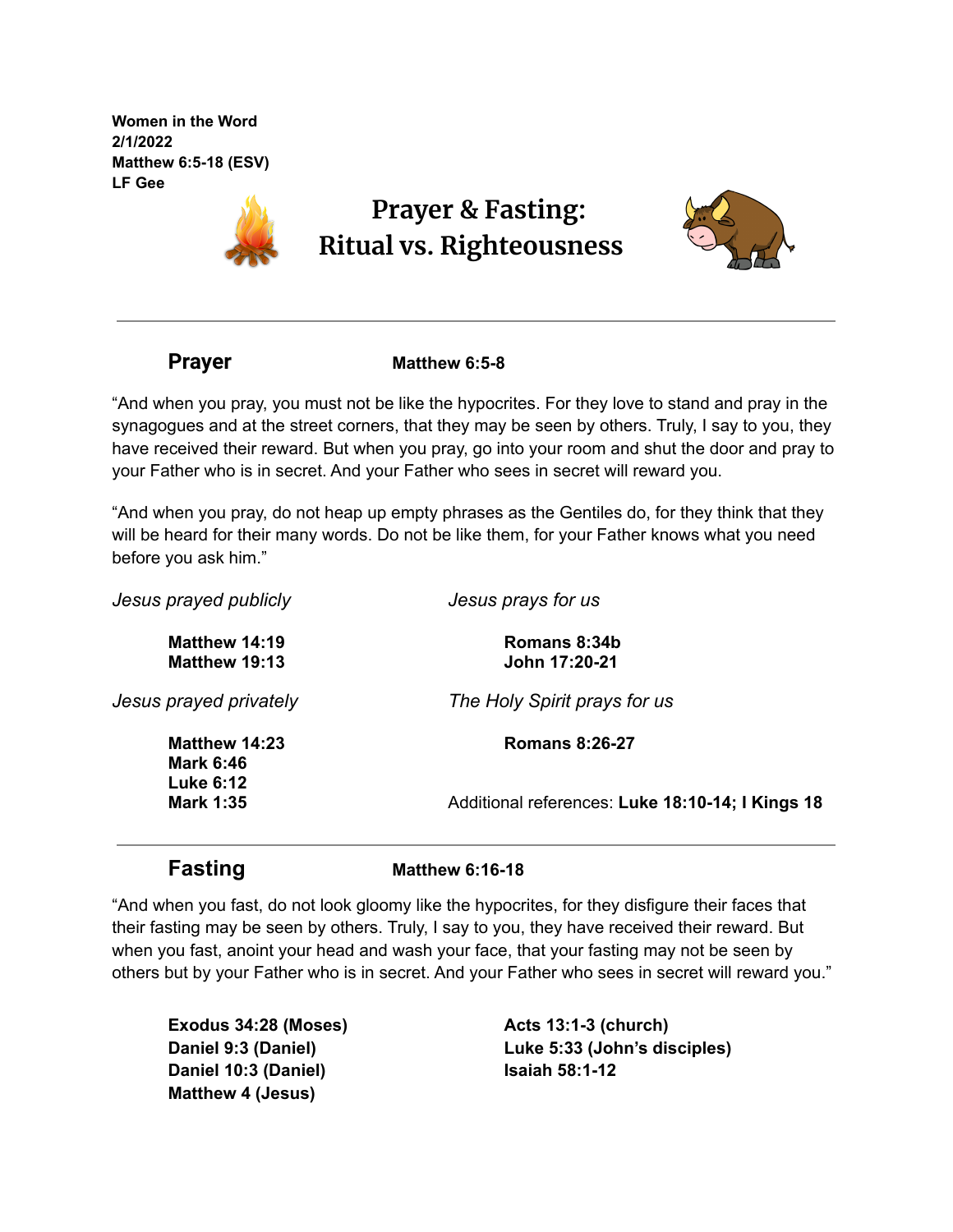### **Fasting principles:**

- 1. Fasting is assumed. Jesus says "when you fast…".
- 2. Jesus fasted, as recorded in **Matthew 4** and **Luke 4**.
- 3. There's a time to fast and a time not to fast. See **Luke 5:33-35**.
- 4. There are several examples of fasting modeled in the Bible; here are a few: **Daniel 10:3** (Daniel engaged in a partial fast–no meat or wine–for three weeks) **Exodus 34:28** (Moses engaged in a complete fast–no bread or water–for 40 days) **Acts 13** (members of the church at Antioch fasted and prayed before and after they set apart Barnabas and Saul for missionary work).
- 5. Fasting drives us to prayer and helps us to focus on God.
- 6. Fasting is private, except when it's not (as in **Acts 13**).

| The Lord's Prayer                                                  | <b>Matthew 6:9-13</b>          |
|--------------------------------------------------------------------|--------------------------------|
| "Our Father                                                        | Who God is                     |
| in heaven,                                                         | Where God is                   |
| hallowed be your name.                                             | God's holiness                 |
| Your kingdom come,                                                 | God's sovereignty and          |
| your will be done,                                                 | my surrender to his will       |
| on earth as it is in heaven.                                       | both now and forever           |
| Give us this day our daily bread,                                  | Request for today (present)    |
| and forgive us our debts,<br>as we also have forgiven our debtors. | Request for forgiveness (past) |
| And lead us not into temptation,                                   | Request for guidance and       |
| but deliver us from evil."                                         | deliverance (future)           |

| Recommended: | When The Pieces Don't FitGod Makes the Differences,                    |  |
|--------------|------------------------------------------------------------------------|--|
|              | by Glaphre' Gilliland (Zondervan)                                      |  |
|              | Talking With God: Studies on Prayer, by Glaphre' Gilliland (Zondervan) |  |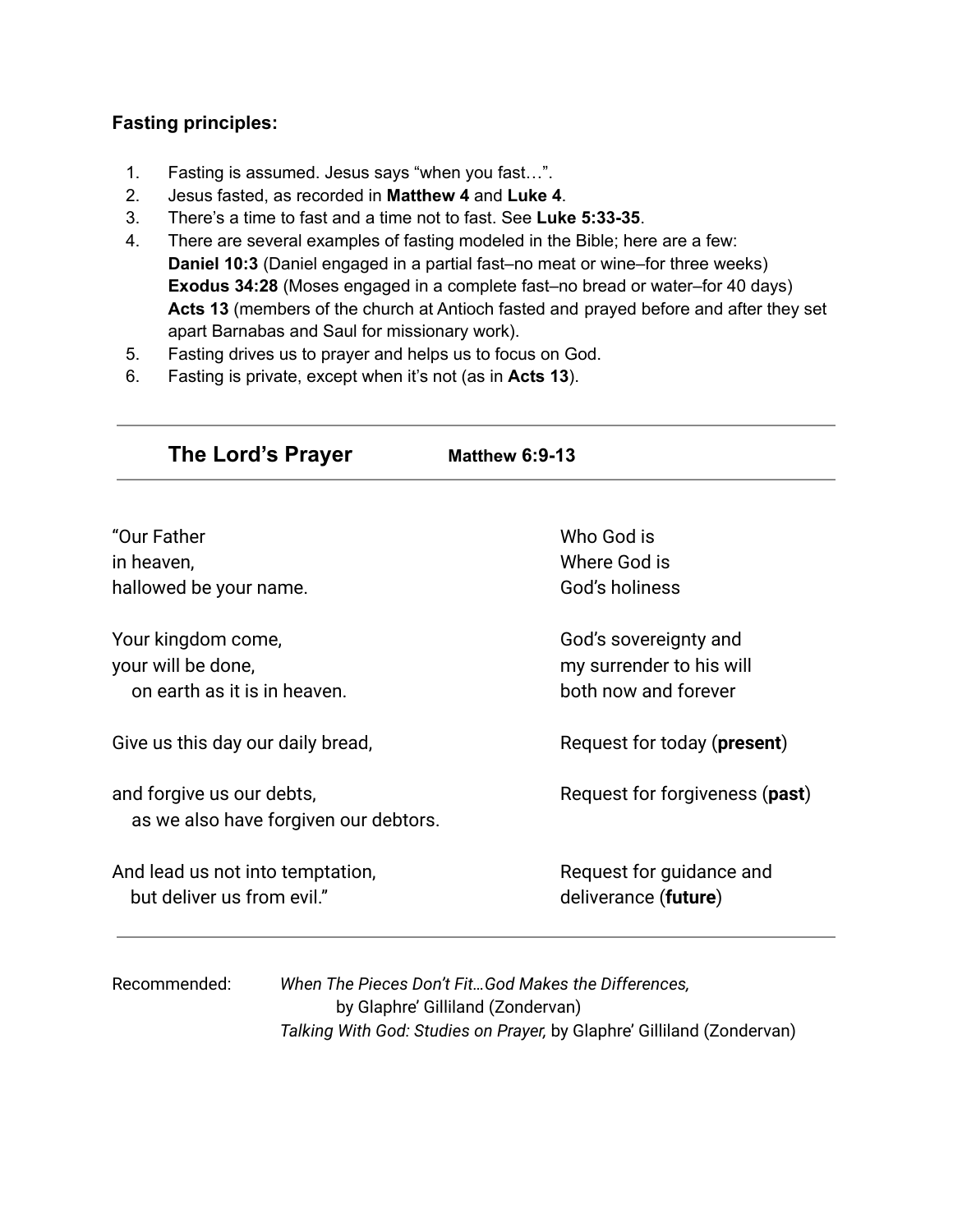# **The Lord's Prayer - A One Week Challenge**

### **Every day this week, pray:**

"Our Father in heaven, hallowed be your name. Your kingdom come, your will be done, on earth as it is in heaven. Give us this day our daily bread, and forgive us our debts, as we also have forgiven our debtors. And lead us not into temptation, but deliver us from evil."

#### - **Matthew 6:9-13** (ESV)

|           | <b>Record your</b><br>thoughts regarding: | Hint: let God do most of the talking. As you quiet your<br>thoughts, let him guide you. |
|-----------|-------------------------------------------|-----------------------------------------------------------------------------------------|
| Tuesday   | God as our father                         |                                                                                         |
| Wednesday | God in heaven                             |                                                                                         |
| Thursday  | God's kingdom                             |                                                                                         |
| Friday    | God's will                                |                                                                                         |
| Saturday  | Our daily needs                           |                                                                                         |
| Sunday    | Our debts                                 |                                                                                         |
| Monday    | Our temptations                           |                                                                                         |